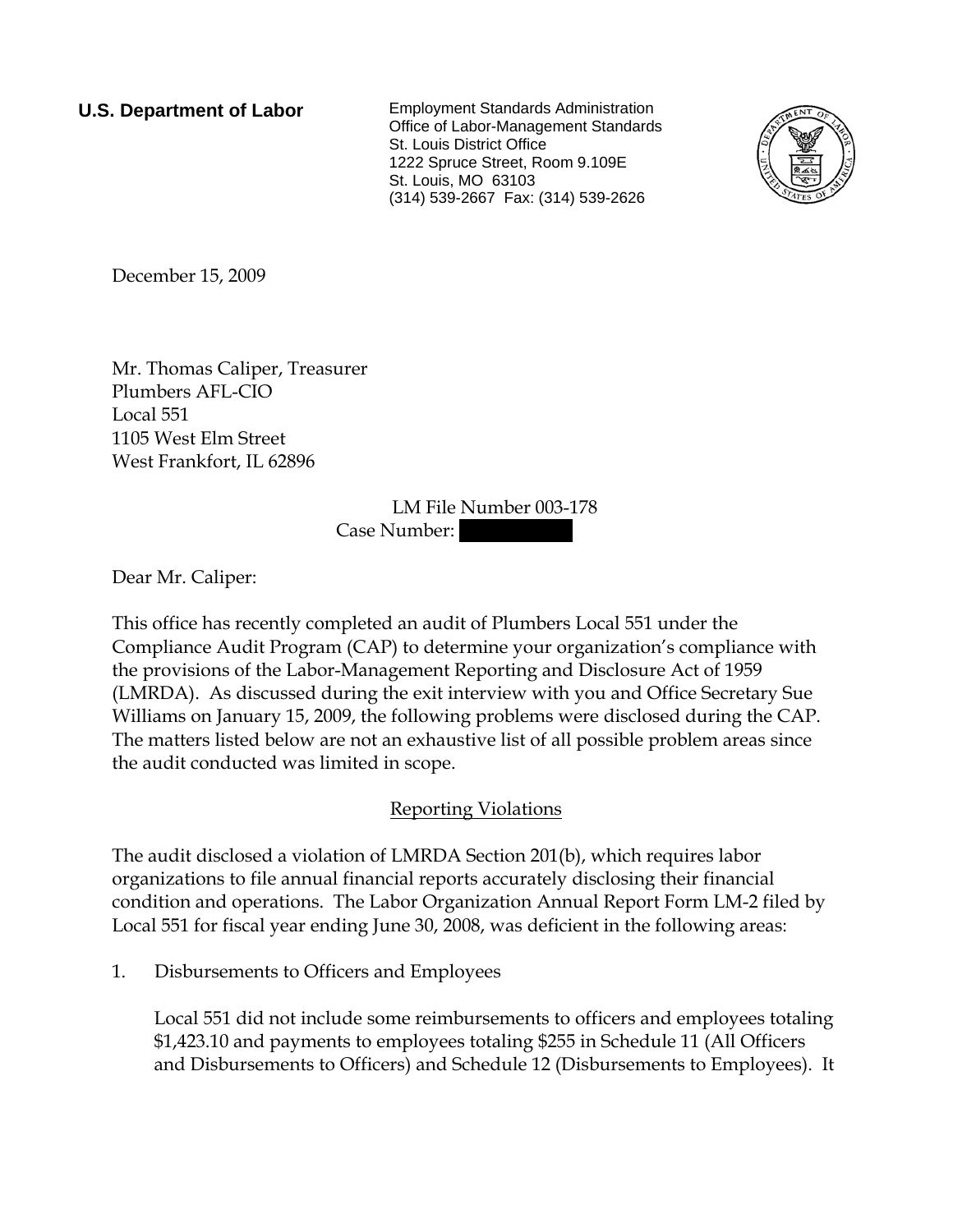Mr. Thomas Caliper December 15, 2009 Page 2 of 3

appears that the local erroneously reported these payments in Schedules 15 through 19.

The union must report in Column F of Schedules 11 and 12 (Disbursements for Official Business) direct disbursements to officers and employees for reimbursement of expenses they incurred while conducting union business. In addition, the union must report in Column F of Schedules 11 and 12 indirect disbursements made to another party (such as a credit card company) for business expenses union personnel incur. However, the union must report in Schedules 15 through 19 indirect disbursements for business expenses union personnel incur for transportation by public carrier (such as an airline) and for temporary lodging expenses while traveling on union business. The union must report in Column G (Other Disbursements) of Schedules 11 and 12 any direct or indirect disbursements to union personnel for expenses not necessary for conducting union business.

2. Automobile Expenses

Local 551 did not include in the amounts reported in Schedule 11 (All Officers and Disbursements to Officers) and Schedule 12 (Disbursements to Employees) disbursements for the operation and maintenance of your union automobile.

The LM-2 instructions provide two methods for reporting automobile-related expenses. The union must report in Schedules 11 and 12 direct and indirect disbursements for the operation and maintenance of union owned and leased vehicles and the operation and maintenance of vehicles owned by union personnel (including gasoline, repairs, and insurance). The union may divide the expenses and report them in Columns F and G based on miles driven for union business (supported by mileage logs) compared with miles driven for personal use.

Alternatively, rather than allocating the expenses between Columns F and G, if 50 percent or more of an officer's or an employee's use of a vehicle was for official business, the union may report all of the expenses relative to the vehicle assigned to the officer or employee in Column F of Schedule 11 or 12 with an explanation in Item 69 (Additional Information) that the officer or employee used the vehicle part of the time for personal business. Similarly, if a vehicle assigned to an officer or employee was used less than 50 percent of the time for business, all of the expenses relative to that vehicle may be reported in Column G with an explanation in Item 69 that the officer or employee used the vehicle partly for official business.

3. Rent Receipts